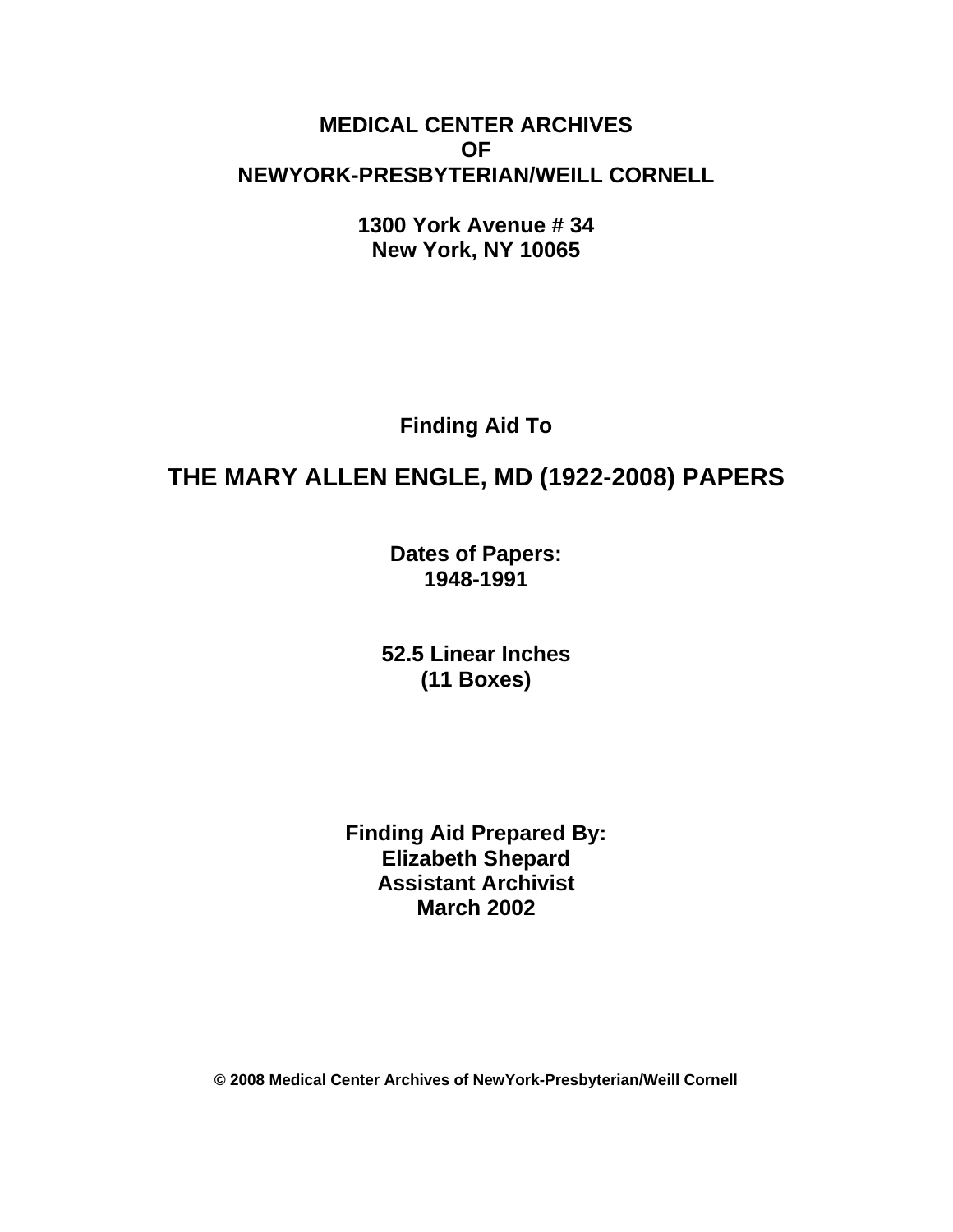## **NOTE OF PROVENANCE**

Dr. Mary Engle gave the papers to the Medical Center Archives. Some of the papers have been pulled to create a collection of Department of Pediatric Cardiology Records.

## **BIOGRAPHICAL NOTE:**

Mary Allen English was born in January 26, 1922 in Madill, Oklahoma and was raised in Dallas, Texas. She married Ralph Engle in 1945. Both she and her husband were on staff at New York Hospital and Cornell University Medical College. She received a BA degree from Baylor University in 1942 and her MD from Johns Hopkins University School of Medicine in 1945. She did part of her residency in Baltimore, MD. From 1947-1948, she worked with Dr. Helen B. Taussig as a Fellow in Pediatric Cardiology at Johns Hopkins Hospital. Dr. Taussig was a pioneer in the field of pediatric cardiology and blue baby research. She followed her husband to New York Hospital as an Assistant Resident in 1948 and rose in the ranks to Attending Pediatrician in 1962. At the Cornell University Medical College, she began as an Instructor in Pediatrics and rose in the ranks to Professor of Pediatrics in 1969. In 1949-1950, she worked as a fellow in Pediatrics Cardiology and in Pharmacology with Dr. Henry Gold. In 1949-1969, she was the Director of Pediatric Electrocardiography and from 1952- 1955, she served as the Medical Director of the Institute in the Care of Premature Infants. She was the director of Pediatric Phonocardiography from 1958-1969. In 1962, she became the first Director of Department of Pediatric Cardiology. In 1979, she became the Stavros S. Niarchos Professor of Pediatric Cardiology.

She was a pioneer in Pediatric Cardiology. She won the M.R. Greenberg Distinguished Service Award in 1991. In 1973, she established the Greek Children Cardiac Program to send Greek children to the United States for cardiac diagnosis and surgery.

She was involved in numerous societies and wrote 350 publications.

She died January 27, 2008 of breast cancer.

# **SCOPE AND CONTENTS NOTE:**

The collection has been broken up into five series: World Conference of Pediatric Cardiology, Malpractice Lawsuits, Patient Cases, Research Files, and Reprints.

## **World Conference of Pediatric Cardiology, 1985-1989**

Dr. Engle served on the board of the Second World Conference of Pediatric Cardiology held in 1985. This series contains material on both the Second and Third World Conferences.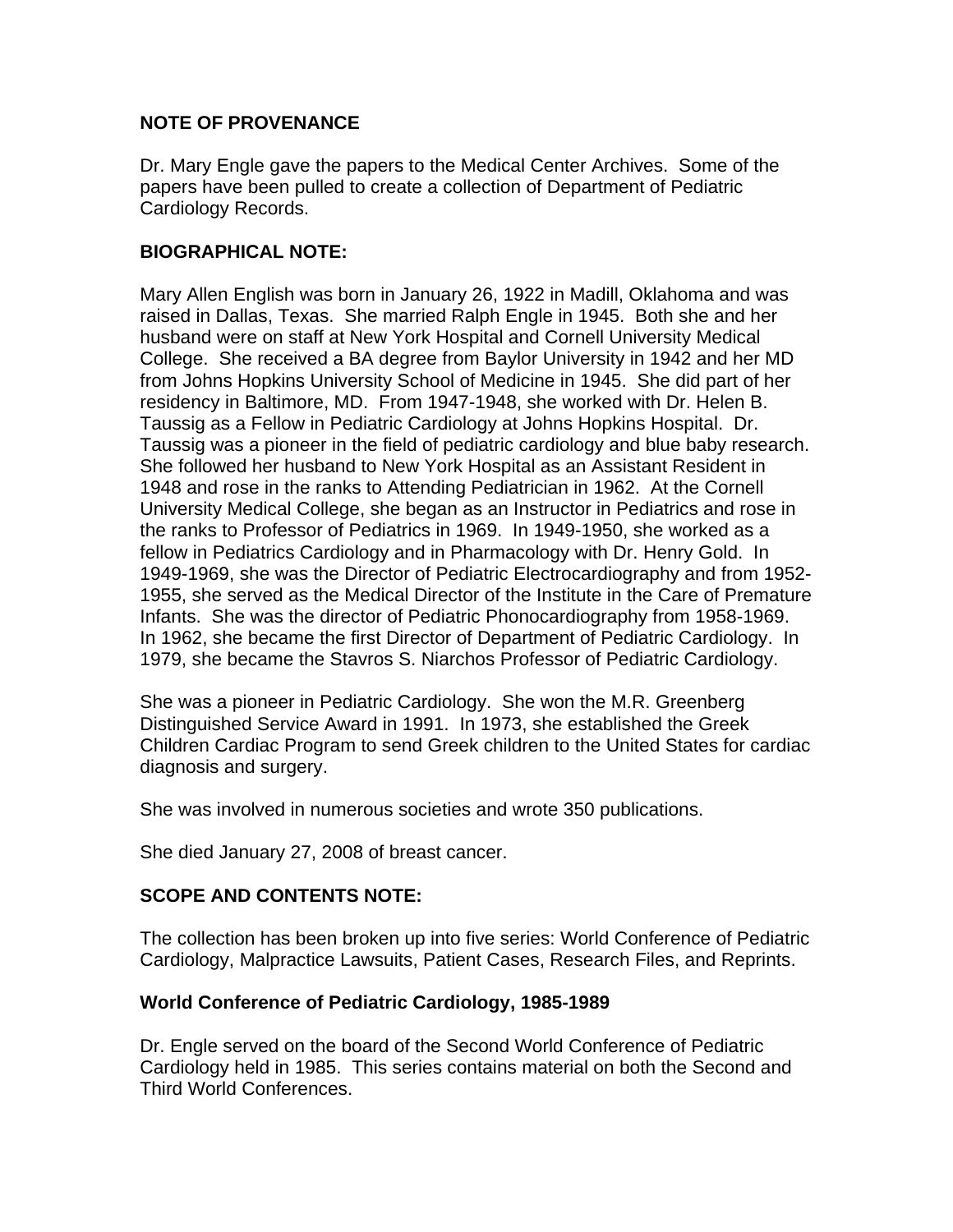## **Malpractice Lawsuits, 1950-1982**

New York Hospital and Dr. Mary Engle were involved in a malpractice lawsuit regarding the hospital's participation in a 1952 Co-op study researching the relationship between oxygen and Retrolental Fibroplasia, an illness that causes blindness in premature infants. Another malpractice lawsuit was Anderson vs. New York Hospital in which a pediatric cardiac patient sued Dr. Engle. She lost both cases. The series is arranged chronologically.

## **Patient Cases, 1960-1965**

The series, arranged alphabetically by subject, contains phonograms of patient suffering from various heart diseases. [This series is restricted under the federal regulation, HIPAA.]

#### **Research Files, 1948-198**

This series, arranged alphabetically by subject, includes data on coarctation of aorta and postpericardiotomy syndrome research.

#### **Reprints, 1948-1991**

This series, arranged chronologically, has articles and illustrations for Dr. Engle pediatric cardiovascular research.

## **BOX AND FOLDER LIST**

## **BOX 1: WORLD CONFERENCE OF PEDIATRIC CARDIOLOGY**

**Folder Description** 

## **Second World Conference of Pediatric Cardiology**

- 1 Abstracts, 1985
- 2 By-Laws and Certificate of Incorporation, 1982
- 3 Correspondence, 1985
- 4 Dissolution, 1987
- 5 Final Report, 1985
- 6 Program, 1985

## **Third World Conference of Pediatric Cardiology**

- 7 Abstracts, 1989
- 8 Program, 1989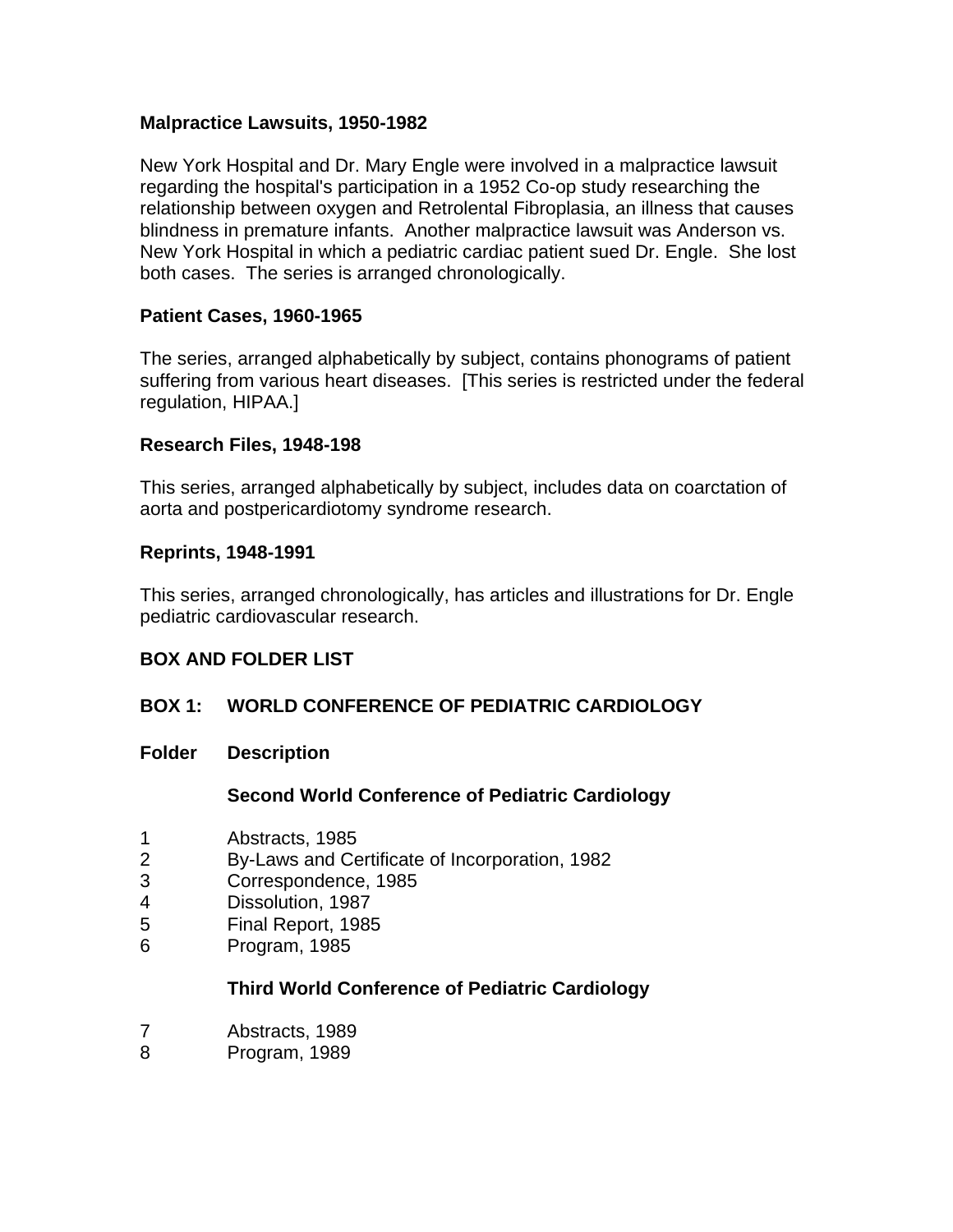## **BOX 1: MALPRATICE LAWSUITS**

#### **Folder Description**

#### **Retrolental Fibroplasia Malpractice Lawsuit**

- 9 History of the Case, 1986
- 10 Oxygen Study, 1952-1953
- 11 Co-operative Study, 1953-1975
- 12 Articles on RLF, 1950's-1960's

## **BOX 2: MALPRATICE LAWSUITS**

#### **Folder Description**

#### **Retrolental Fibroplasia Malpractice Lawsuit**

- 1 Articles on RLF, 1970's-80's
- 2 Cases involved in the RLF lawsuits, 1975-1979
- 3 Berkowitz-Burton Correspondence, Pre-Trial, 1975-1980
- 4 Dr. Engle's deposition/examination, transcript, 1977
- 5 Notes during trial, comments on RLF Co-op study.
- 6 Notes of trial testimony, 1981
- 7 Notes and summary of witnesses, 1981
- 8 Notes regarding the Family Circle Magazine article written after the trial, 1981
- 9 Personal letters written after the trial, 1981
- 10 Statement of Dr. Thompson and Dean Meikle made after the trial, 1981
- 11 Appeal, Briefs, 1981.
- 11a Appeal, 1982

#### **Anderson vs. NYH Malpractice Lawsuit**

- 12 Dr. Engle's deposition, 1986
- 13 Lawsuit, 1986

## **BOX 11: MALPRACTICE LAWSUITS**

3 volumes of the Record of Appeal, RLF Lawsuit, 1981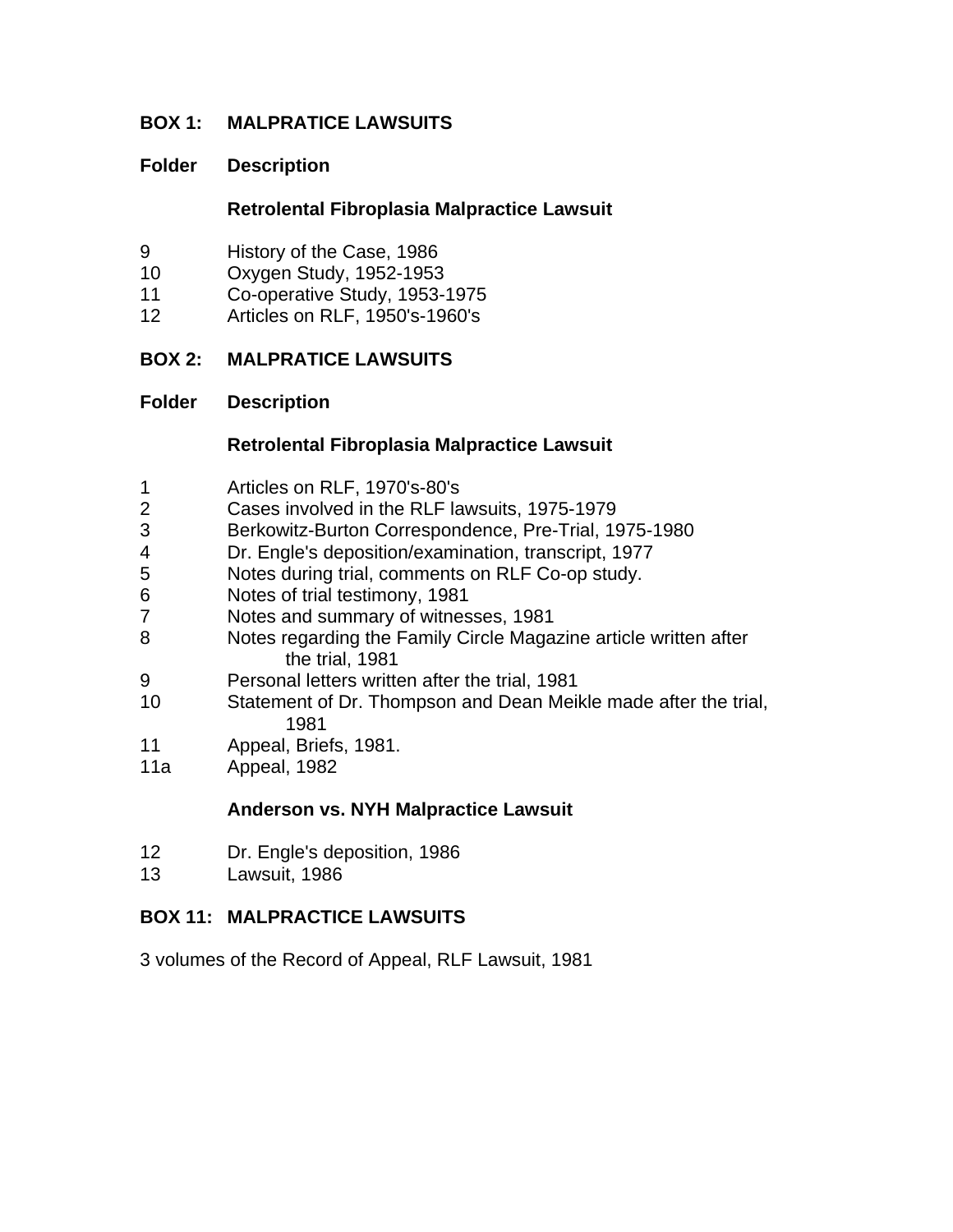# **BOX 3: PATIENT CASES (Restricted)**

## **Folder Description**

- 1 Atrial Septal Defect first cases operated upon in open-heart surgery at NYH, n.d.
- 2 Patient, medical records, n.d.

## **Phonograms**

- 3 Aortic Stenosis, 1960-1965
- 4 ASD, 1960-1965
- 5 Innocent Murmur, 1960-1965
- 6 PDA, 1960-1965
- 7 PS, 1960-1965
- 8 VSD, 1960-1965

# **BOX 4: RESEARCH FILES**

## **Folder Description**

## **Coarctation of Aorta Research**

- 1 Growth charts, 1948-1953
- 2 Early studies with follow up, 1960-1963
- 3-4 Studies, 1971-1975
- 5 Hypertension, 1975-1976
- 6 Studies, n.d.
- 7 Data in infancy, n .d.
- 8 Congenital Heart Disease, autopsies reports, 1949-1950
- 9 Correlation of Electrocardiographic and Echocardiographic Changes in Kawaski Syndrome, 1988.

# **BOX 5: RESEARCH FILES**

## **Folder Description**

- 1 Current Experience w/ Blalock Taussig Shunts, 1972
- 2 Endowgocardial Abnormalities, n.d.
- 3 Post Myocardial Infraction Syndrome, 1977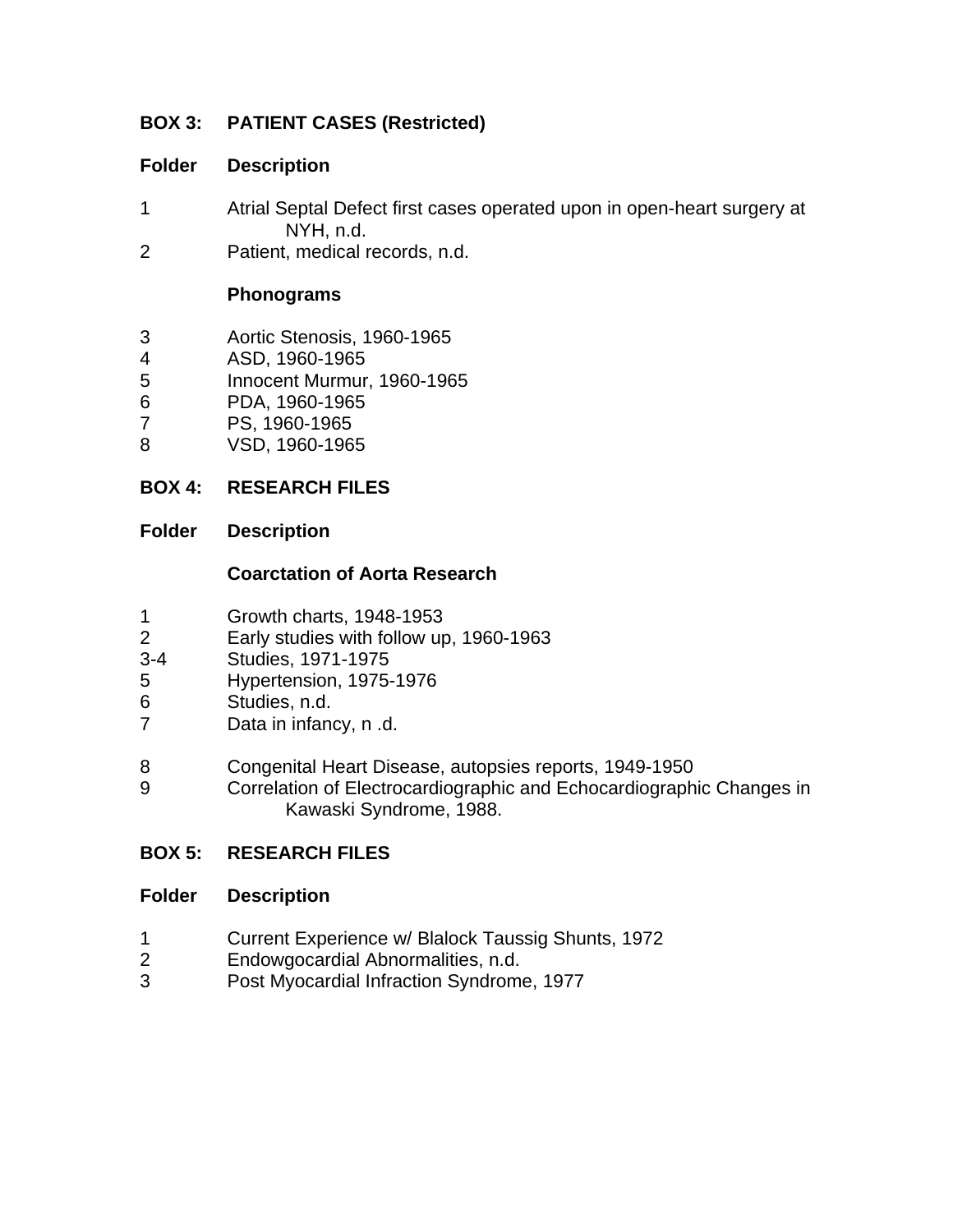# **Pulmonic Stenosis Study**

- 4 1948-1949
- 5 Electrocardiographic Evaluation, Data, n.d.

#### **Postpericardiotomy Syndrome Research**

- 6 Patients, early research, 1958-1963
- 7 Analysis of Cumulative Data, 1971-1974
- 8 PIN, 1971-1974
- 9 Protocols, 1971-75
- 10 Chronocook order, 1972-1977
- 11 Database Prospective Study, 1972
- 12 Infants, 1972-77
- 13 Patient Data, 1972

## **BOX 6: RESEARCH FILES**

#### **Folder Description**

#### **Postpericardiotomy Syndrome Research**

- 1 Patient Data, 1973
- 2 Protocols, Statistical Data, 1973-1978
- 3 Seasonal Incidence, Pericardial Disease, 1973-1980
- 4 1974
- 5 1975
- 6 1976
- 7 CRC annual report, 1976
- 8 1977
- 9 Antiheart antibodies, 1977
- 10 Children, 1977
- 11 Immunologic Studies, 1977
- 12-13 1978
- 14 Adults Surgical Cases, 1978
- 15 Adults, no PPS, 1978

## **BOX 7: RESEARCH FILES**

#### **Folder Description**

#### **Postpericardiotomy Syndrome Research**

- 1 Database, 1978
- 2 Malformations, 1978
- 3 PPS and Age, data from slides, 1978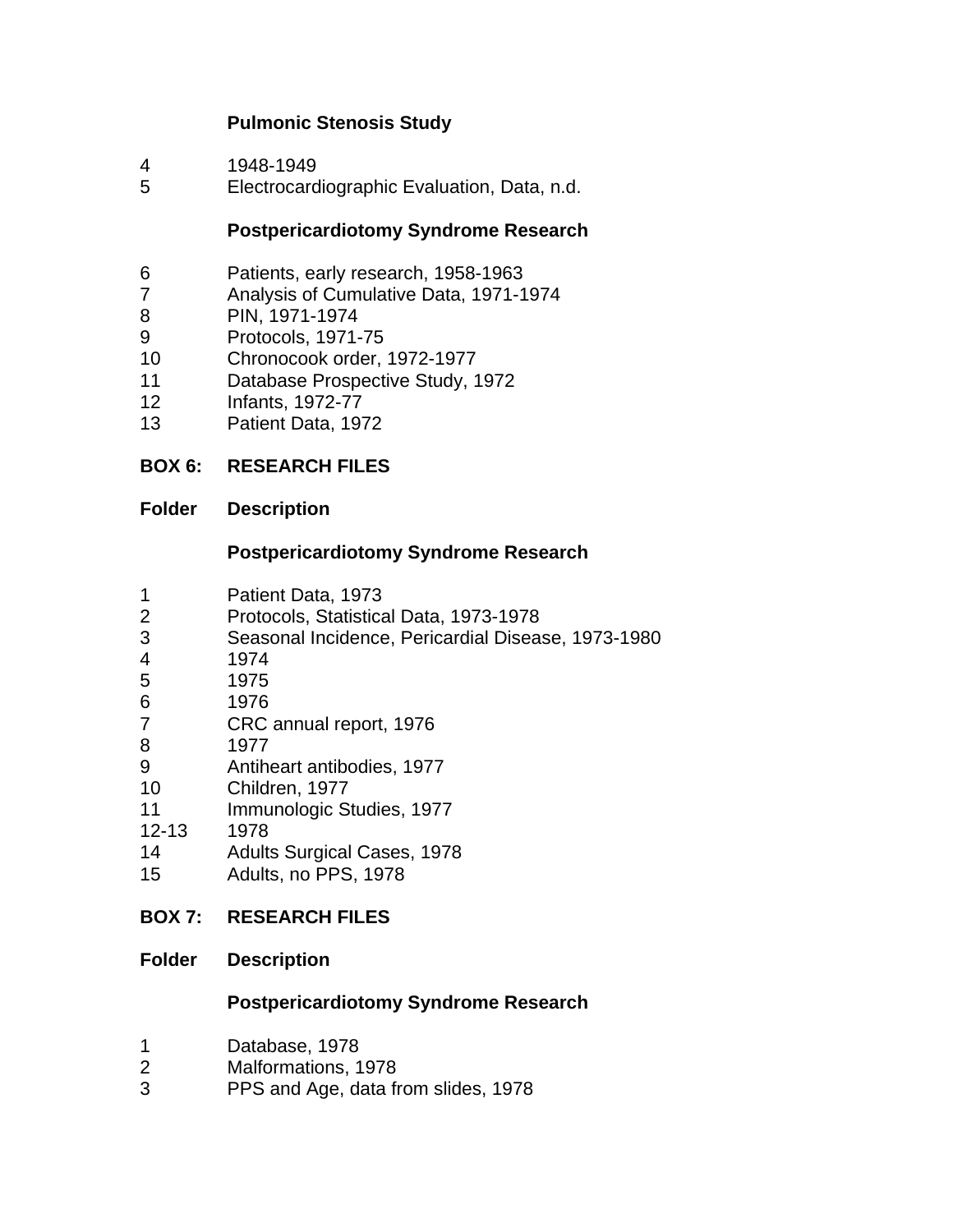- 4 Adults, 1979
- 5 Adults, Intermed. 1979
- 6 Adults, Negative, 1979
- 7 Adults, Positive, 1979
- 8-9 Children, 1979
- 10 Greek and Caribbean, 1979
- 11 Viruses, 1979-1980
- 12 1980-1981
- 13 Adults, 1980
- 14 Adults, Negative, 1980
- 15 Adults, Possible or Definite, 1980
- 16 CRC Annual Reports, 1980-81
- 17 Pediatrics, 1980
- 18 Children, 1981

# **BOX 8: REPRINTS**

# **Folder Description**

- 1 Reprints, 1948-1959
- 2 Ebstein's Anomaly of the Tricuspid Valve… illustrations, 1950
- 3 Pulmonic Stenosis, illustrations, 1950
- 4 Primary Malignant Tumor of the Heart in Infancy, illustrations, 1955
- 5 Reprints, 1960-1964
- 6 Congenital Insufficiency of the Pulmonic Valve…, illustrations, 1961
- 7 Familial Congenital Complete Heart Block, illustrations, 1961
- 8 Lesions of Aortic Integrity, illustrations, 1961
- 9 Truncus Insufficiency Common…, illustrations, 1963
- 10 Treatment of the Failing Heart, illustrations, 1964
- 11 Reprints, 1965-1969
- 12 Postpericardiotomy Syndrome, A Six Year Epidemiologic Study, illustrations, 1965
- 13 Pseudocoarctation of Aorta…, illustrations, 1969
- 14 Reprints, 1970-1972

# **BOX 9: REPRINTS**

# **Folder Description**

- 1 Obstructive Lesions of the Circulation, illustrations, 1970
- 2 Reprints, 1973-1976
- 3 Postperiocardiotomy Syndrome Research, illustrations, 1973
- 4 Correspondence regarding articles and reprints, 1974
- 5 Oral History of American Cardiology, 1974
- 6 Postperiocardiotomy syndrome and Antiheart Antibodies, illustrations, 1974